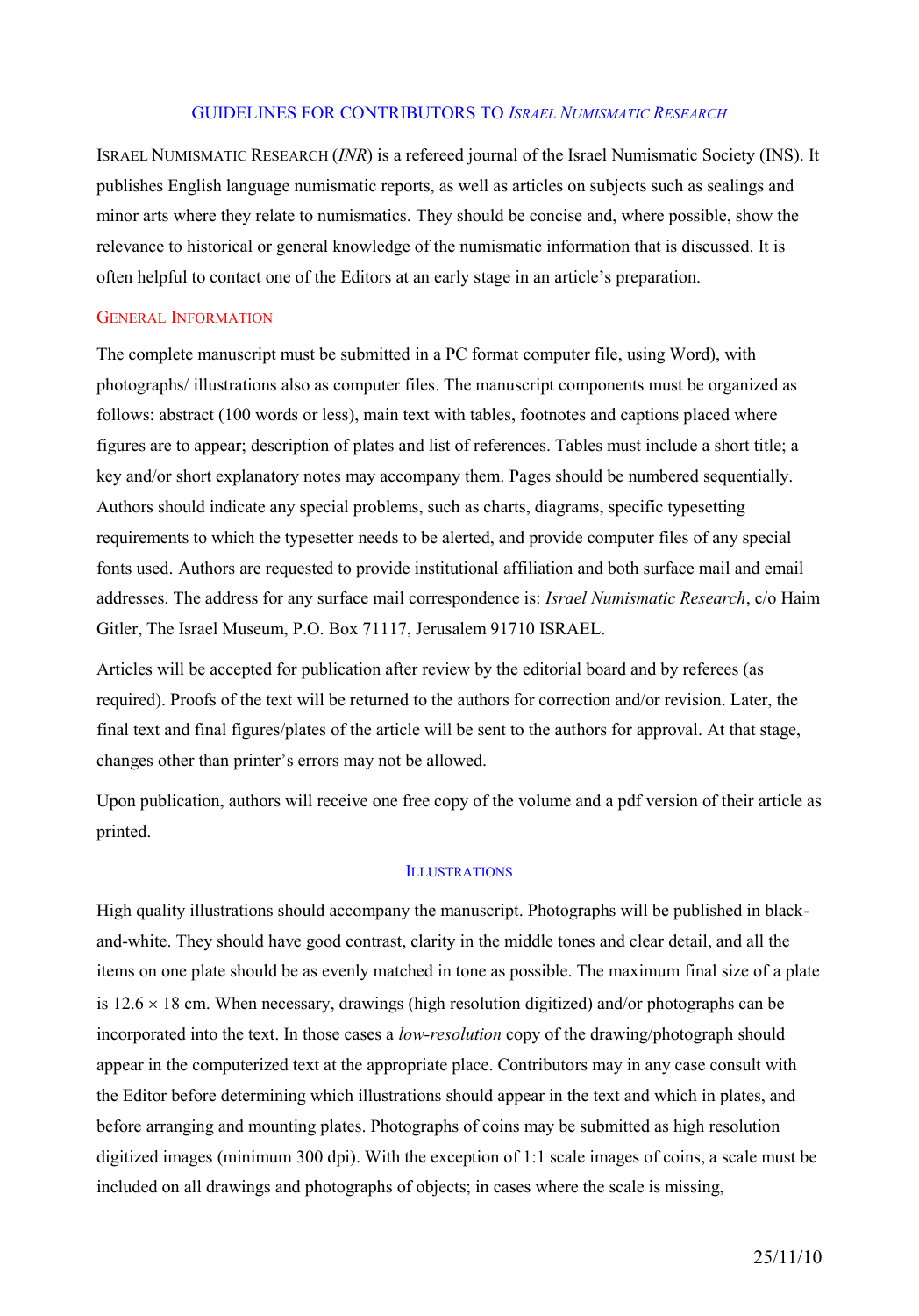measurements should be provided in the caption or the text. Illustrations that are of inadequate quality may have to be excluded.

All illustrations must be properly oriented and numbered sequentially following the order in which they are referred to in the text. Illustrations incorporated into the text are numbered in one series (in Arabic numerals), designated 'Figs.', and plates are numbered in a separate (volume-wide) series (also in Arabic numerals). Author's name, article title, Fig. or Pl. number should be given as the file name of each illustration, and author's name, article title and plate numbers should be given as the file name for the plates.

The authors are responsible for obtaining permission for the reproduction of any photograph from the authority holding its copyright.

#### THE TEXT

# **STYLE**

*INR* follows the recommendations of the *Chicago Manual of Style,* 15th ed., for all issues not addressed below. The American style of spelling is used in *INR* (e.g., 'leveled' rather than 'levelled', 'center' rather than 'centre'). Centuries are fully spelled out, both the numbers and the word 'century/ies' (e.g., the twenty-second century CE). All numerical dates, as well as page, figure and catalogue numbers, are to be written in their entirety (e.g., 336–332 BCE, 67–70 CE; pp. 425–428; Fig. 5:13, 14). All measurements should be expressed in Arabic numerals and abbreviated units not followed by a period (e.g., g, mm, cm, m, km, ha), unless they appear at the beginning of a sentence, in which case both numbers and units are spelled out in their entirety. First names of consulted individuals referred to in the text should be spelled out. Contractions (e.g., Dr, Revd, Mr, Mrs, Mme or Mlle) should also not be followed by a period. Common abbreviations in Latin (ad loc., cf., e.g., i.e., etc.) are not italicized. Weight in grams should be expressed to at least the hundredths place, and a space should be left between numerals and the unit (e.g., 4.25 g). Capitals should be used sparingly. En-rules/n-dashes should be used between numbers, as opposed to (shorter) hyphens.

#### FORMAT

Headings for subdivisions of the article should be restricted to a three-level format, following that appearing in published *INR* volumes.

Catalogues should formatted from two alternatives: small number of catalogue entries (fills *less* than two printed pages), or large number of catalogue entries (fills *more* than two printed pages), following the examples appearing in *INR*. Note the conventions for citing dates of coins which fall in consecutive Common Era years.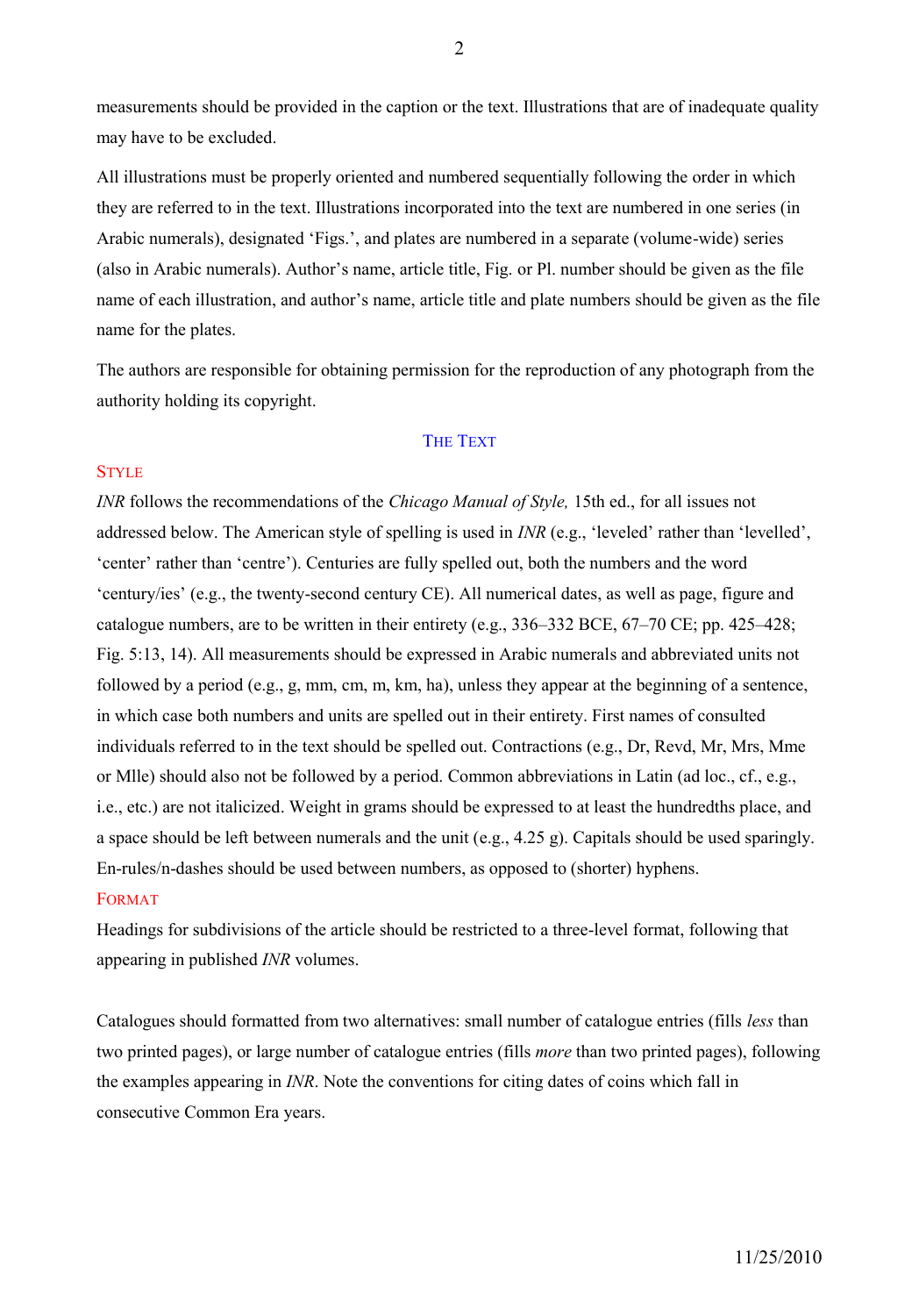### CITATIONS AND FOOTOTES

Both citations in the body of the text and footnotes may be employed. *It is the author's responsibility to make sure that all citations are correct*. The elements are: author's name, date of publication and pages (and/or Figs., Pls., etc.). Bibliographic details are presented in the REFERENCES. Footnotes, *which should be kept to a minimum*, may be used to present details supplemental to the information in the text, but not to present arguments belonging to the body of the paper. Internal cross-references should also be kept to a minimum.

All citations in the main text or in the footnotes must appear in full in the REFERENCES at the end of the article. All page references should be expressed fully (e.g., pp. 143–147); "f." and "ff." should not be used. If a plate is subdivided into numbered or lettered illustrations, use a colon to separate the designations: Pl. 19:1, Pl. 19:a.

Examples of citations in the text:

| 1. Complete work                               | (Thirion 1972)                                                                                     |
|------------------------------------------------|----------------------------------------------------------------------------------------------------|
| 2. Pages or figures                            | (Thirion 1972:20–22) (Thirion 1972: Fig. 9)                                                        |
| 3. Work by author mentioned in same sentence   | (2004:20)                                                                                          |
| 4. Publication mentioned in the same paragraph | (Thirion 1972:20), i.e., repeat name and year                                                      |
| 5. Two works by the same author                | (Balog 1964; 1970)                                                                                 |
| 6. Works of the same author from the same year | (Zanker 1988a; 1988b), ordered alphabetically by title                                             |
| 7. Two authors                                 | (Zissu and Eshel 2001:18)                                                                          |
| 8. Three authors                               | (Malloy, Preston and Seltman 1994:36)                                                              |
| 9. More than three authors                     | (Yadin et al. 1961)                                                                                |
| 10. No author                                  | $(NJ 2:45)$ , see below, REFERENCES, No. 16                                                        |
| 11. Ancient Source                             | (Pliny $NH 36:20-22$ ) (Josephus $BJ 1:95$ )                                                       |
| 12. Biblical source (OT/NT)                    | $(1$ Macc. 21:5)<br>(Luke $24:13$ )                                                                |
| 13. Talmudic source                            | Mishna: (Menahot 7:2)<br>Talmud: (BT Pe'ah 16a) (JT Makkot 31d)<br>Tosefta: (Tosefta Shevi'it 4:1) |
| 14. Standard reference work                    | (RRC:533, No. 532)                                                                                 |
|                                                |                                                                                                    |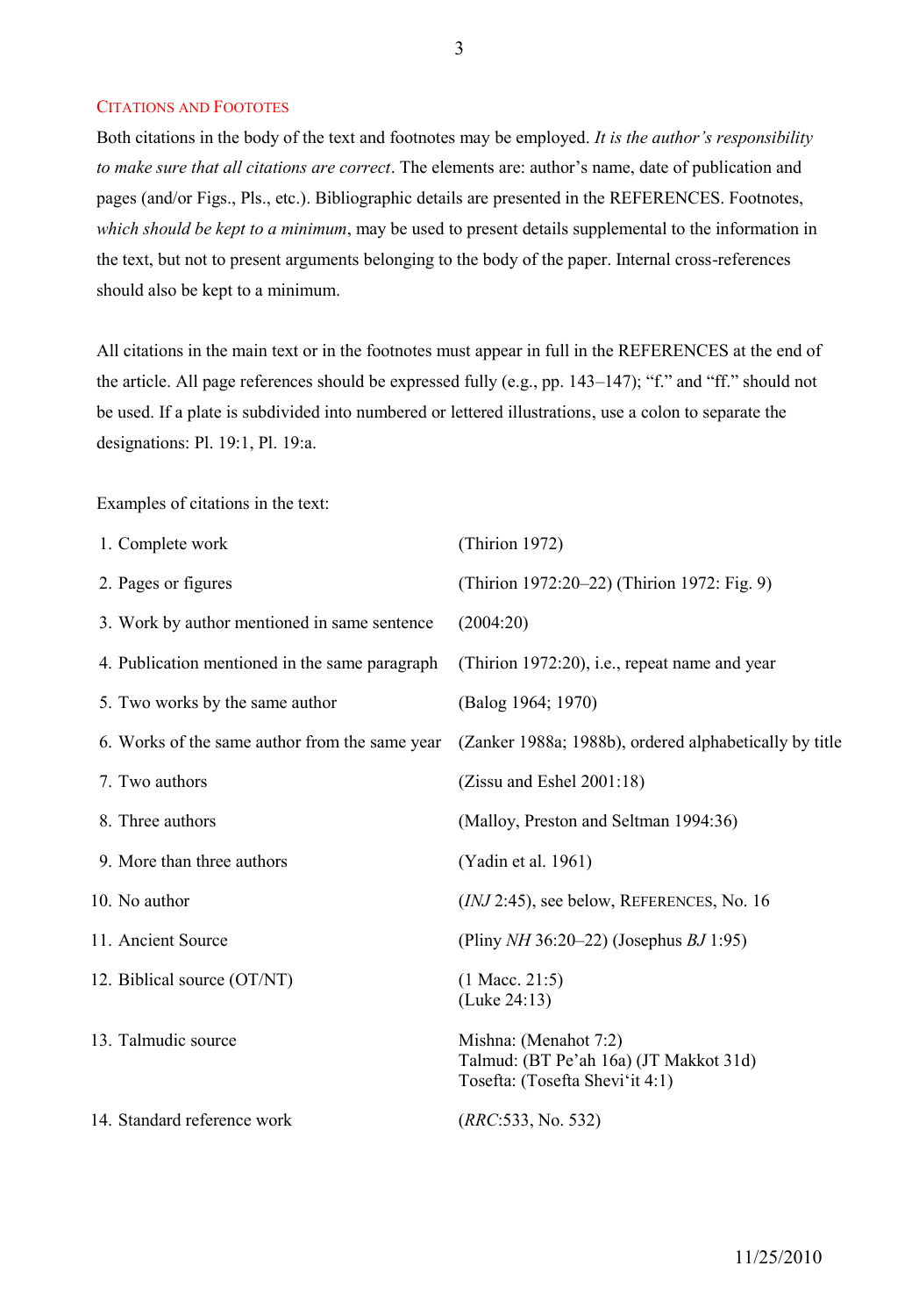## **ABBREVIATIONS**

*Periodicals and Books.* See the most recent List of Abbreviations appearing before the plates in the most current volume of *INR*. For the use of additional abbreviations to be used in citations, see REFERENCES below. Other abbreviations for text/catalogue:

| <b>ANS</b>        | American Numismatic Society                |
|-------------------|--------------------------------------------|
| <b>BCE</b>        | Before the Common Era                      |
| BM                | <b>British Museum</b>                      |
| BN                | Bibliothéque Nationale                     |
| col., cols.       | column, columns                            |
| coll.             | collection                                 |
| <b>CE</b>         | Common Era                                 |
| Diam.             | diameter                                   |
| ed.               | edited by or edition, depending on context |
| est.              | estimated                                  |
| ex.               | exergue                                    |
| Fig., Figs.       | figure, figures                            |
| g                 | gram                                       |
| km                | kilometer                                  |
| 1.                | left                                       |
| max.              | maximum                                    |
| min.              | minimum                                    |
| mm                | millimeter                                 |
| $n_{\cdot}$ , nn. | note, notes                                |
| no. (nos.)        | number(s)                                  |
| oby.              | obverse                                    |
| p. (pp.)          | page(s)                                    |
| Pl., Pls.         | plate, plates                              |
| r.                | right                                      |
| reg.              | registration                               |
| rev.              | reverse                                    |
| stg.              | Standing                                   |

BCE is an alternate designation for BC, and CE an alternate designation for AD.

## **TRANSLITERATION**

Biblical place names should be spelled according to the English Bible, without diacritics. When reference is made to modern toponyms or non-biblical place names, an accurate transliteration of the name is required. The Editor will convert site names in Israel according to local conventions.

#### **REFERENCES**

References should be listed alphabetically by surname, then date of publication. If there is more than one work by the same author, the works should be listed chronologically. If more than one work by this author appeared in a single year, the works should be listed alphabetically by title and the year indicated as a, b, c, etc. Works written individually precede those published jointly with others. New editions of old books may include the original year of publication set in square brackets following the new year of publication.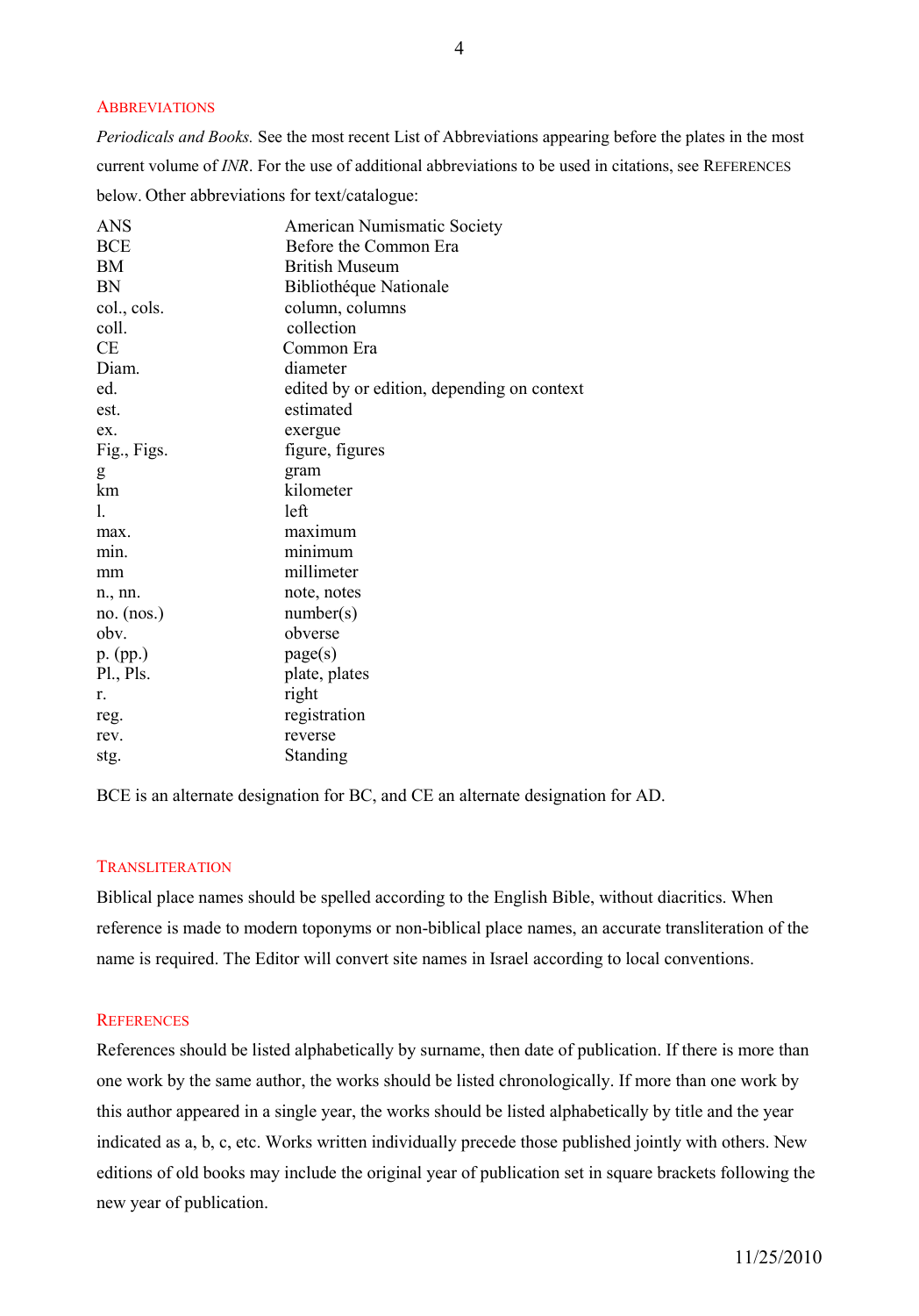Titles of works not written in the Roman alphabet should be translated into English, with the original language mentioned in parentheses at the end of the entry, followed by page numbers of any existing English summary.

All references should be cited in the text. The principal words in the titles of books and articles written in English should have the first letter capitalized. For titles in most foreign languages, capitalize the first word of the title and subtitle, and all proper nouns. References should include title and subtitle as well; these should be separated by a colon unless another sign is indicated in the original title.

The volume number of a book which is in more than one volume should follow its original format on the title page; the volume number of a periodical should be in Arabic numerals. For a periodical without volume numbers the year of publication should be cited and treated as a volume number.

Beyond the abbreviations listed below, additional abbreviations accepted by other historical or archaeological journals may be used; these must be entered alphabetically by the abbreviation in the list of references. The use of additional abbreviations of standard *numismatic* reference works should conform to those listed in *Numismatic Literature*.

References should include the city of publication, not the publishing house. Places of publication of books published in Europe are given in the form familiar in English: thus Munich, not München, and Florence, not Firenze. Places of publication of books published in the United States of America may need to be accompanied by the abbreviation for the state found in the *Chicago Manual of Style*; e.g., Cambridge, Mass.

In citing books or articles with more than three authors, list all authors' names (citations in the text should include only the name of the first author followed by et al., see above).

Examples of references:

1. Book:

Thirion M. 1972. *Le trésor de Liberchies; aurei des Ier et II<sup>e</sup> siècles.* Brussels.

2. Book in series:

Meshorer Y. 1975. *Nabataean Coins* (Qedem 3). Jerusalem.

3. Monograph in periodical: Wachsmann S. 1990. *The Excavations of an Ancient Boat in the Sea of Galilee* (*'Atiqot* [*ES*]19). Jerusalem.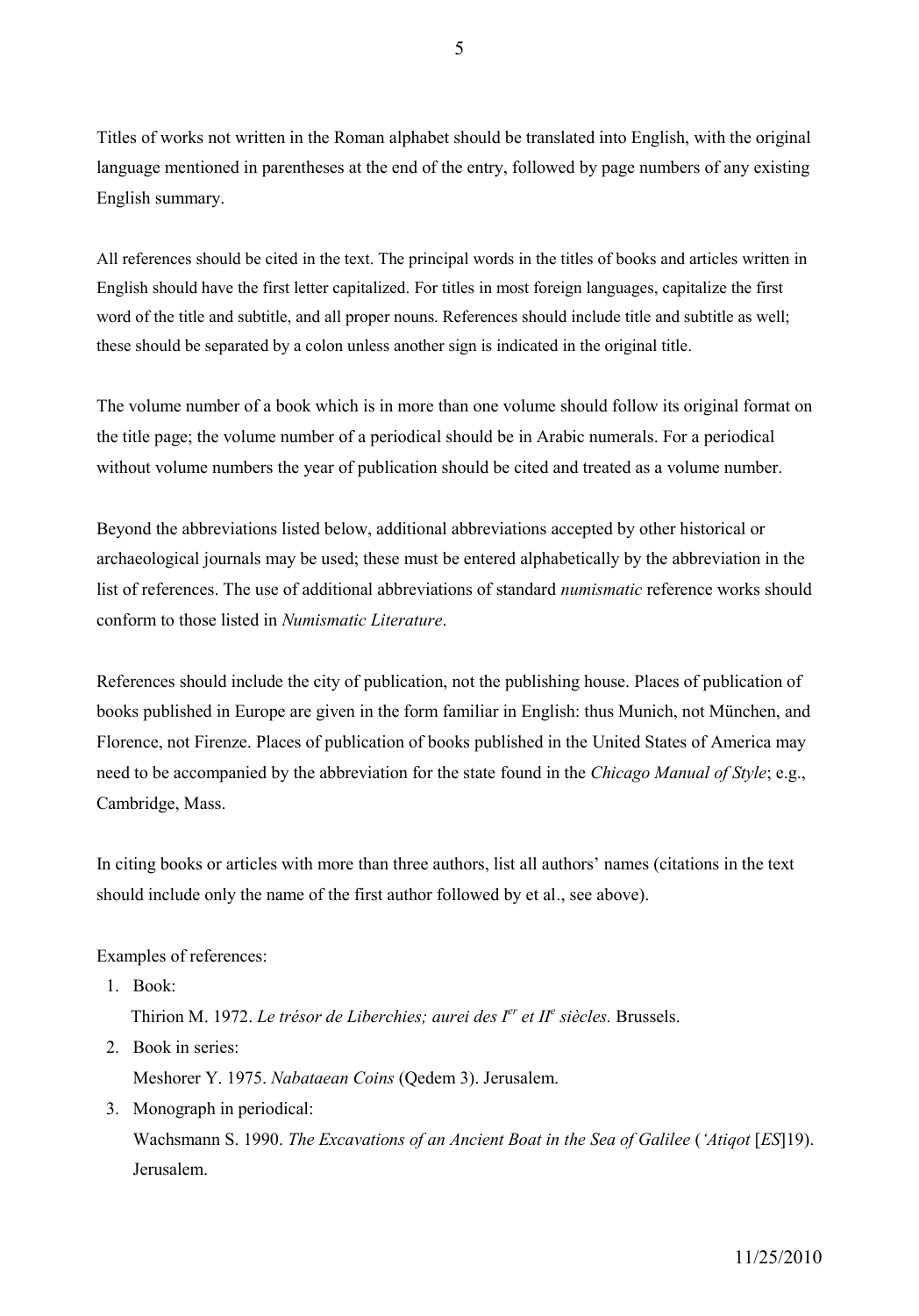4. New edition of book:

Reifenberg A. 1947. *Ancient Jewish Coins* (2nd ed.). Jerusalem.

5. Book with editor:

Kindler A. ed. *International Numismatic Convention, Jerusalem, 27–31 December 1963: The Patterns of Monetary Development in Phoenicia and Palestine in Antiquity*. Tel Aviv.

- 6. Work by two authors: West L. C. and Johnson, A. C. 1944. *Currency in Roman and Byzantine Egypt* (Princeton University Studies in Papyrology 5). Princeton.
- 7. Work by more than two authors:

Malloy A. G., Preston I. F. and Seltman A. J. 1994. *Coins of the Crusader States, 1098–1291. Including the Kingdom of Jerusalem and its Vassal States of Syria and Palestine, The Lusignan Kingdom of Cyprus (1092–1489), and the Latin Empire of Constantinople and its Vassal States of Greece and the Archipelago*. New York.

- 8. Edition of a classical or medieval work (to be provided only if quoted in translation): Pliny *NH: Natural History*. H. Rackham transl. (Loeb Classical Library). London–Cambridge, MA 1952.
- 9. Specific volume in multi-volume work: Walker D.R. 1977. *The Metrology of Roman Silver Coinage*, 2*. From Nerva to Commodus* (BAR Supplementary Studies 22). Oxford.
- 10. Translation of book title: Narkiss M. 1936. *Coins of Palestine,* One*: Jewish Coins*. Jerusalem (Hebrew).
- 11. Doctoral dissertation (use only for otherwise unpublished material): Syon D. 2004. *Tyre and Gamla – A Study in the Monetary Influence of Southern Phoenicia on Galilee and the Golan in the Hellenistic and Roman Periods*. Ph.D. diss., Hebrew University. Jerusalem.
- 12. Article in a book:

Arslan E. 2002. Coins. In A. Strus. *Khirbet Fattir—Bet Gemal: Two Ancient Jewish and Christian Sites in Israel*. Rome. Pp. 383–405.

- 13. Article in a journal: Hamburger H. 1955. Minute Coins from Caesarea. '*Atiqot* 1 (*ES*):115*–*138. DeShazo A.S. and Bates M.L. 1974. The Umayyad Governors of al-'Iraq and the Changing Annulet Patterns on their Dirhams. *NC* 14:110–118.
- 14. Article in a Festschrift:

Spaer A. 1984. Ascalon: From Royal Mint to Autonomy. In A. Houghton et al. eds. *Studies in Honor of Leo Mildenberg: Numismatics, Art History and Archaeology*. Wetteren. Pp. 229–239.

15. Works of the same author from the same year: Zanker P. 1988a. Augustan Political Symbolism in the Private Sphere. In J. Huskinson, M. Beard and J. Reynolds eds. *Image and Mystery in the Roman World: Three Papers Given in Memory of*